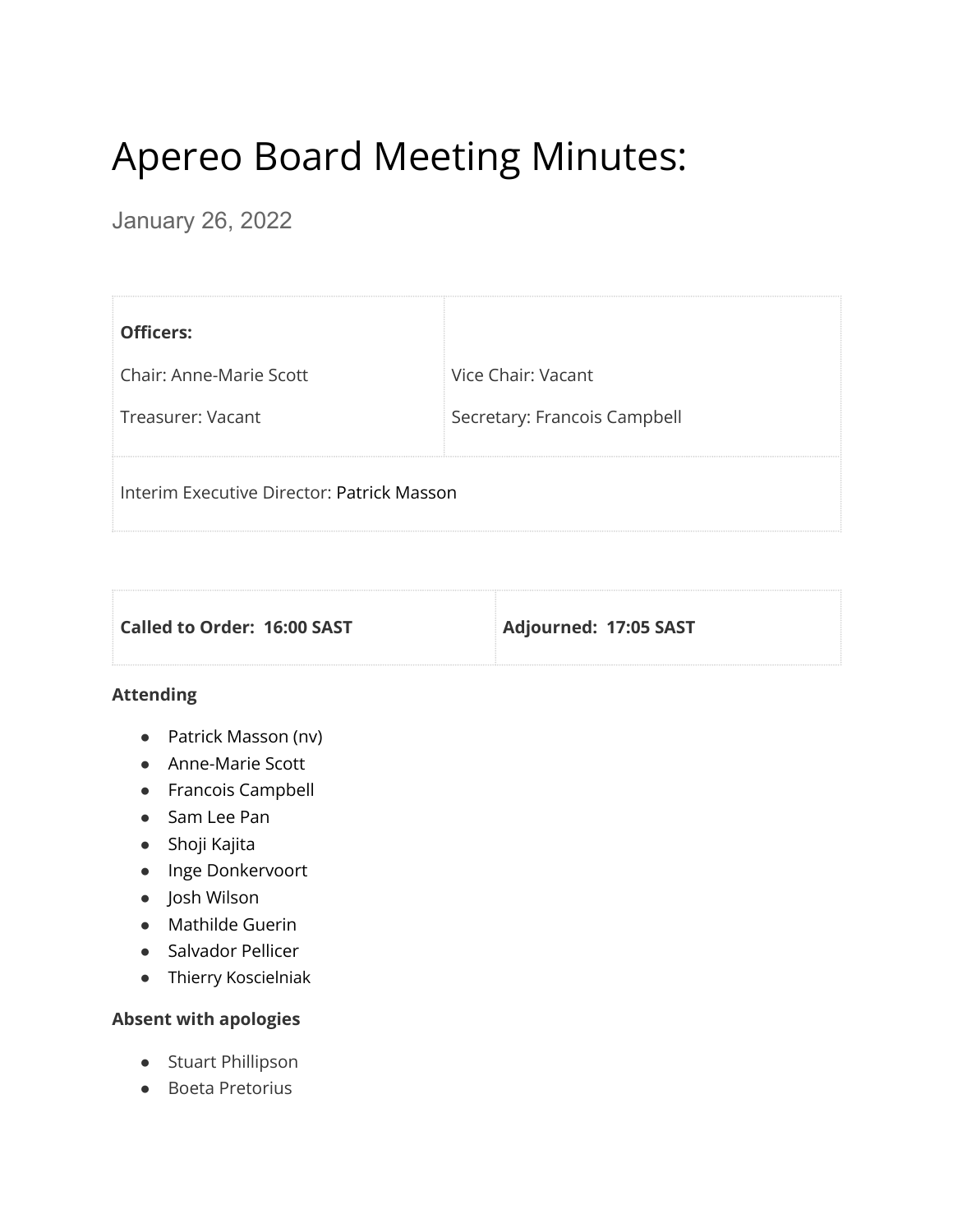# **Absent**

● None

## **Guests**

● None

# **Quorum:** 9

# **Agenda**

# **1. Secretary's Report**

- 1.1. Minutes of the January 2022 Board Call
	- 1.1.1. **MOTION**: Approved Draft Minutes 24 November 2021
	- 1.1.2. Moved and Seconded

# **2. President's Report**

- 2.1. Resignation of Boeta Pretorius from Apereo Board.
	- 2.1.1. Greatly appreciate his contribution to the foundation and we wish him the absolute best going forward.
	- 2.1.2. Impact of the vacancy on the officers and follow-up actions

# **3. Treasurer's Report**

- 3.1. **MOTION:** With the recommendation of the Finance Group, approve 2022 Finance Committee Charter
	- 3.1.1. Moved and Seconded.
	- 3.1.2. Recruitment process discussed, suggestions made, proceeding to implementation.

# **4. Monthly Financial Reports**

- 4.1. Jan. 19, 2020 Finance Group Call Minutes
	- 4.1.1. Open issues discovered have been greatly reduced
	- 4.1.2. Audit process has been discussed in-depth and accuracy of reporting since changing accountants has shown marked improvement.
	- 4.1.3. The process and proposed actions were queried, concerns raised and discussed.
	- 4.1.4. Fiscal Sponsorship model being refined.
- 4.2. Apereo Foundation
	- 4.2.1. Apereo Foundation Financial Statements, December 2021
	- 4.2.2. Apereo Foundation Financial Statements, November 2021
- 4.3. Apereo Projects
	- 4.3.1. Bedework Financial Statement, December 2021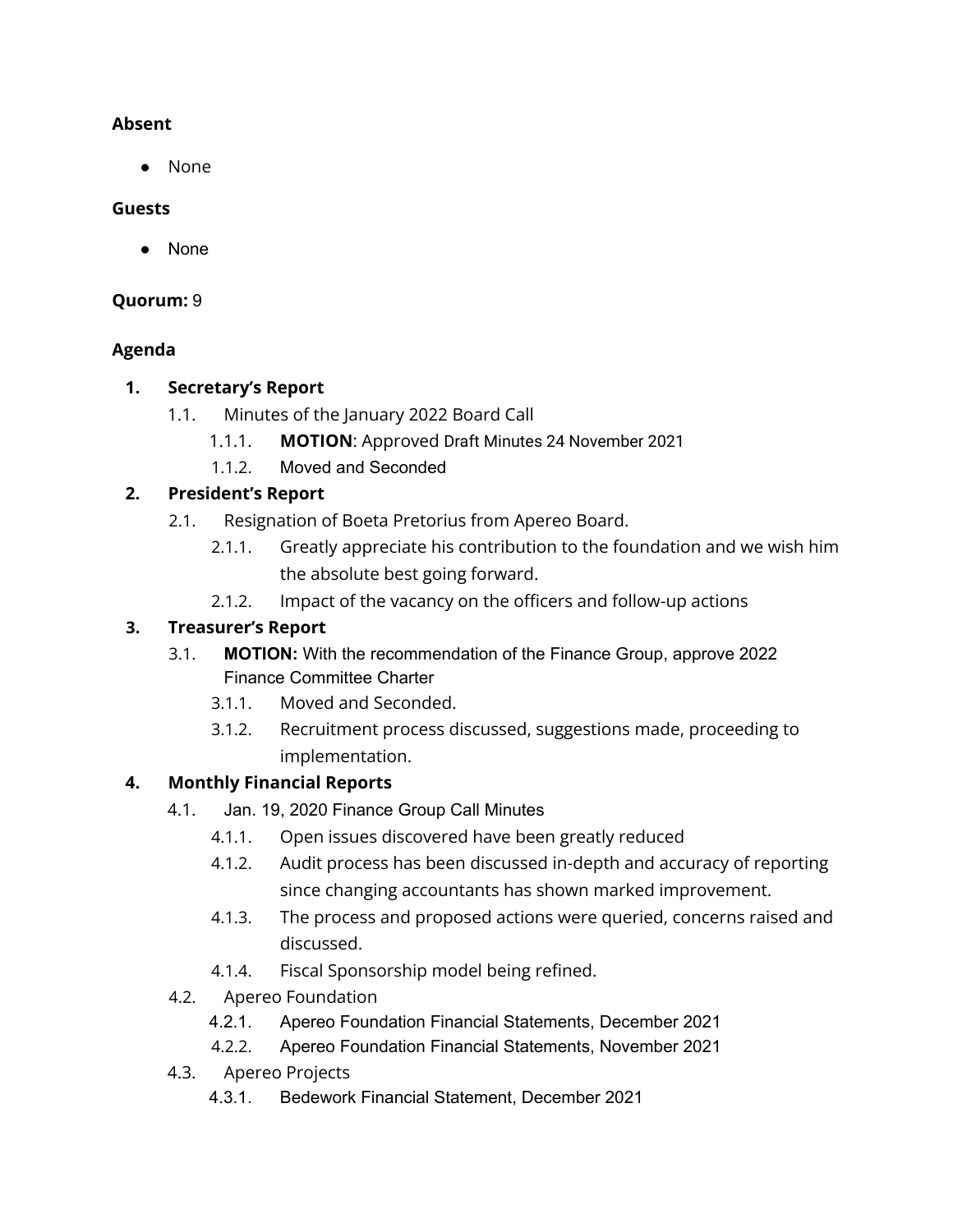- 4.3.2. CAS Financial Statement, December 2021
- 4.3.3. OAE Financial Statement, December 2021
- 4.3.4. Opencast Financial Statement, December 2021
- 4.3.5. Sakai Financial Statement, December 2021
- 4.3.6. uPortal Financial Statement, December 2021

## **5. E.D. Report**

- 5.1. Operational Planning and Management
	- 5.1.1. Website updates / redesign
		- 5.1.1.1. Focus on accuracy is being prioritized.
		- 5.1.1.2. Project sites and membership continuity and consistency is being pursued.
- 5.2. Constituent Communities and Programs
	- 5.2.1. Open Apereo 22
		- 5.2.1.1. Planning proceeded well and as planned.
	- 5.2.2. ESUP-Portail / Apereo Days
		- 5.2.2.1. Board informed
	- 5.2.3. Apereo Community and EDUCAUSE Openness Constituent Group Meet-ups
		- 5.2.3.1. Discussed
	- 5.2.4. Gates Foundation Open Source Project Assessment
		- 5.2.4.1. Discussed.
	- 5.2.5. Brandeis University Open Source Technology Management Program
		- 5.2.5.1. Discussed, non-technology focus on contributing to Open Source. Opportunity to extend partnerships with universities and teaching and learning institutions.
- 5.3. Human resources planning and management
	- 5.3.1. **MOTION:** With the recommendation of the Finance Group, approve 2022 contracts for Concentra, Dobbs, Graves, and Hall. Concentra 2022 contract renewal Phyllis Dobbs 2022 contract renewal Laura Graves 2022 contract renewal Michelle Hall 2022 contract renewal 5.3.1.1. Moved and Seconded
		-
- 5.4. Community Relations and Advocacy
	- 5.4.1. **MOTION:** With the recommendation of the Finance Group, approve Open Apereo Budget
		- 5.4.1.1. Moved and Seconded
	- 5.4.2. **MOTION:** With the recommendation of the Finance Group, approve Concentra Open Apereo Contract
		- 5.4.2.1. Moved and Seconded
- 5.5. Risk management
	- 5.5.1. Executive Director classification.
		- 5.5.1.1. Discussed for further review in the next board meeting.